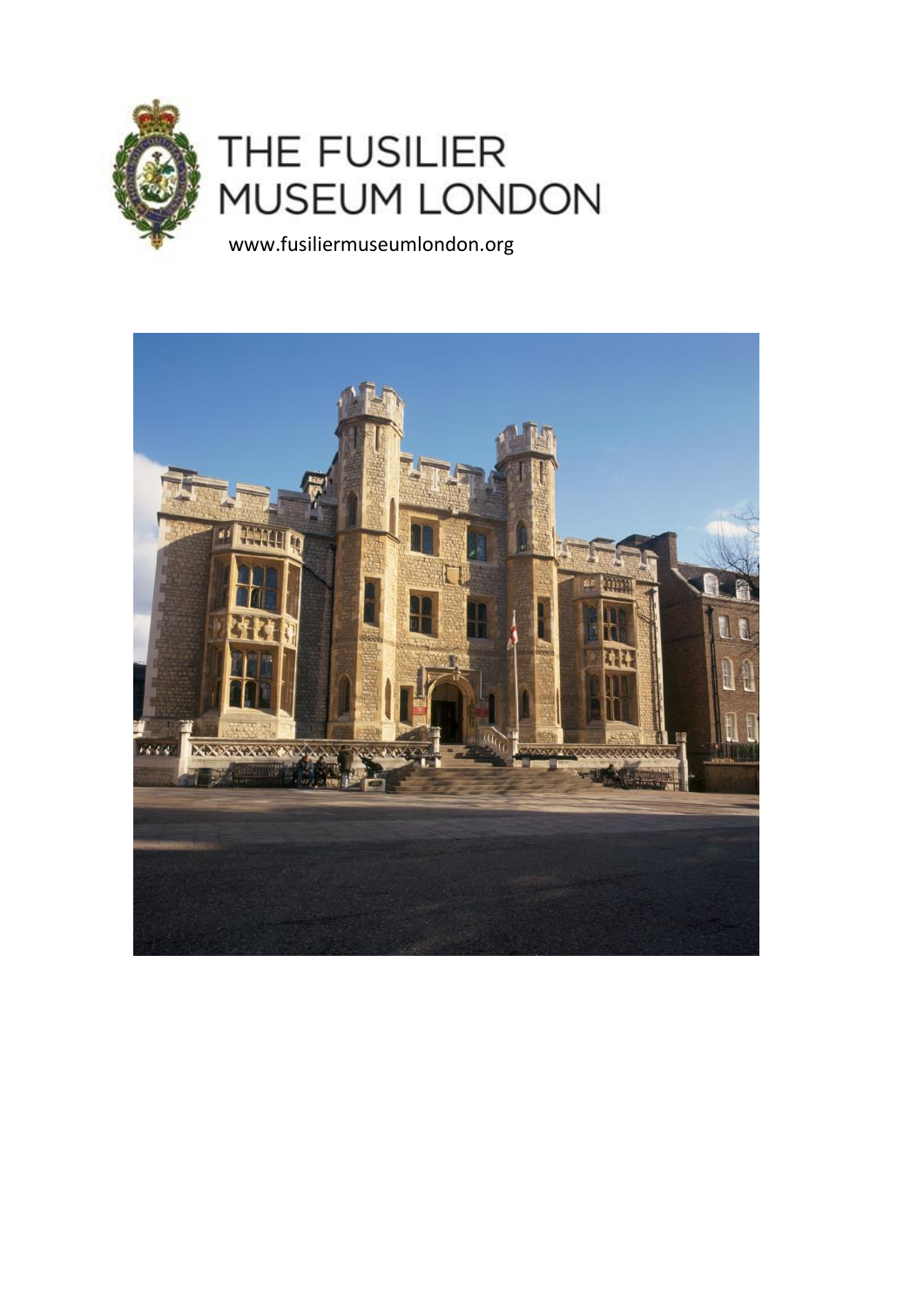

## **Post: Museum Curator**

Reporting to: Regimental Area Secretary and Museum Trustees Responsible for: Museum Volunteers and Work Experience placements Job Type: 16 or 24 hours per week Salary: £12,000/£18,000 pro rata Contract Type: Fixed Term (12 months with possibility of extension subject to funding) Deadline for applications: **12:00hrs Monday 28 March 2022**

## **About the Museum:**

The Fusilier Museum London is a Regimental Museum which tells the story of one British Infantry Regiment from its beginning in 1685 to the present day. The museum is based in the Regiment's historic home, HM Tower of London, and received around 1,000,000 visitors a year (pre-2020 figures). A redevelopment of the museum's permanent galleries in 2010 saw the beginning of a transformational project*, Fusilier Museum Advance!* Part funded by the Heritage Lottery Fund (HLF), this project introduced education, community, and volunteering programmes at the museum for the first time. In 2013 the museum gained a second round of HLF funding to run a 3-year WWI centenary project. This project saw the redevelopment of the museum's website, the outfitting of a new storeroom, a series of community curated exhibitions and education events undertaken.

In 2020, the Museum went into suspended animation after the resignation of the Assistant Curator and having been forced to close to visitors because of the Covid 19 pandemic. In the interim period, the Museum maintained it's online presence and continued with a very small number of museum enquiries. The museum resumed operations in October 2021.

## **Job Role:**

The post-holder will take leadership responsibility for the development, cataloguing, documentation and research of the museum and archive. The collection comprises of over 14,000 objects, including paintings, prints, crafts, equipment, uniform, and diaries. The post-holder will be required to develop expert knowledge around specific parts of the collection and the history of the Fusilier Regiment.

The post-holder will be proactive in ensuring the collection is cared for and managed to Spectrum 5.0 standard through preventative and remedial conservation and generating funding for said care and maintenance. The post-holder will support the Museum's acquisition activity and undertake collections review and disposal work.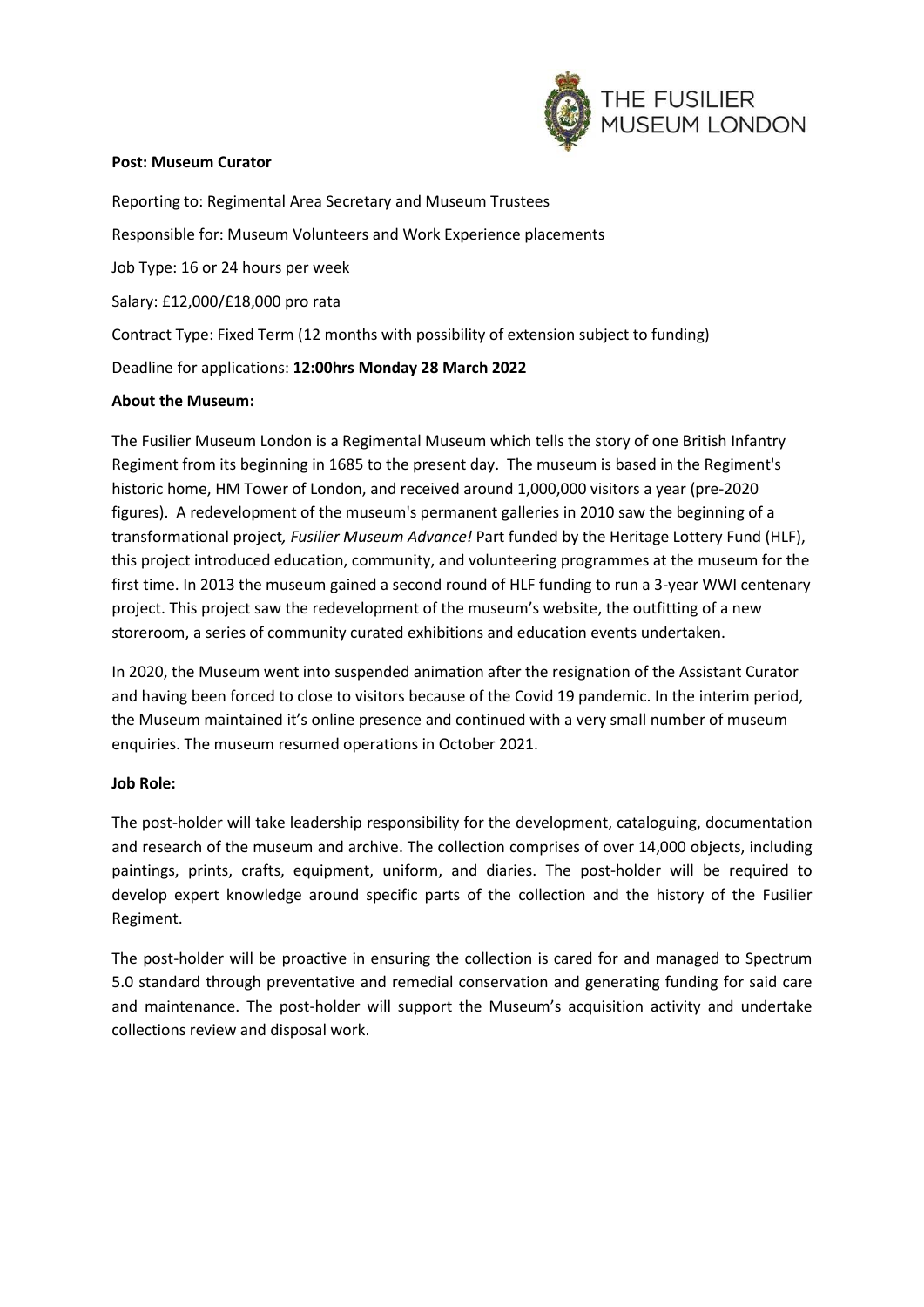

## **Job Description:**

## **1. The post-holder will be responsible for:**

- **(a)** Collecting of objects in accordance with the museum's Collections Development Policy, through acquisitions and donations.
- **(b)** Inputting into the Covid 19 museum recovery plan and oversight of the Covid 19 pandemic museum recovery activity.
- **(c)** The completion of AIM funded Collections Move Project.
- **(d)** The recruitment, training and management of museum volunteers.
- **(e)** The development and delivery of defined community outreach projects.
- **(f)** Developing and maintaining specialist knowledge of the military and regimental history.
- **(g)** Undertaking research and cataloguing work on both new and existing collections.
- **(h)** Managing loans processes and procedures.
- **(i)** Managing and assisting the volunteers researching and answering public enquiries.
- **(j)** Keeping the museum's website up to date.
- **(k)** Identifying gaps in the collection through support of Regimental colleagues.
- **(l)** Facilitating access to the museum's stored collections.
- **(m)** Disseminating knowledge of the museum and its collection through the delivery of online exhibitions, guided tours, talks and other digital content.

## **2. Internal/ External Relationships**

- **(a)** Developing and maintaining close working relationship with volunteers of the museum and wider Regimental colleagues, including the Museum Trustees.
- **(b)** Developing and maintaining close working relationships, partnerships and links with a variety of external stakeholders including staff at Historic Royal Palaces (HRP) and other Fusilier Museum sites.

## **3. In addition, the post-holder is required to:**

- **(a)** Promote Equal Opportunities in line with Trust policies.
- **(b)** Ensure Health and Safety Requirements are met with regards to volunteers, community groups and learners.